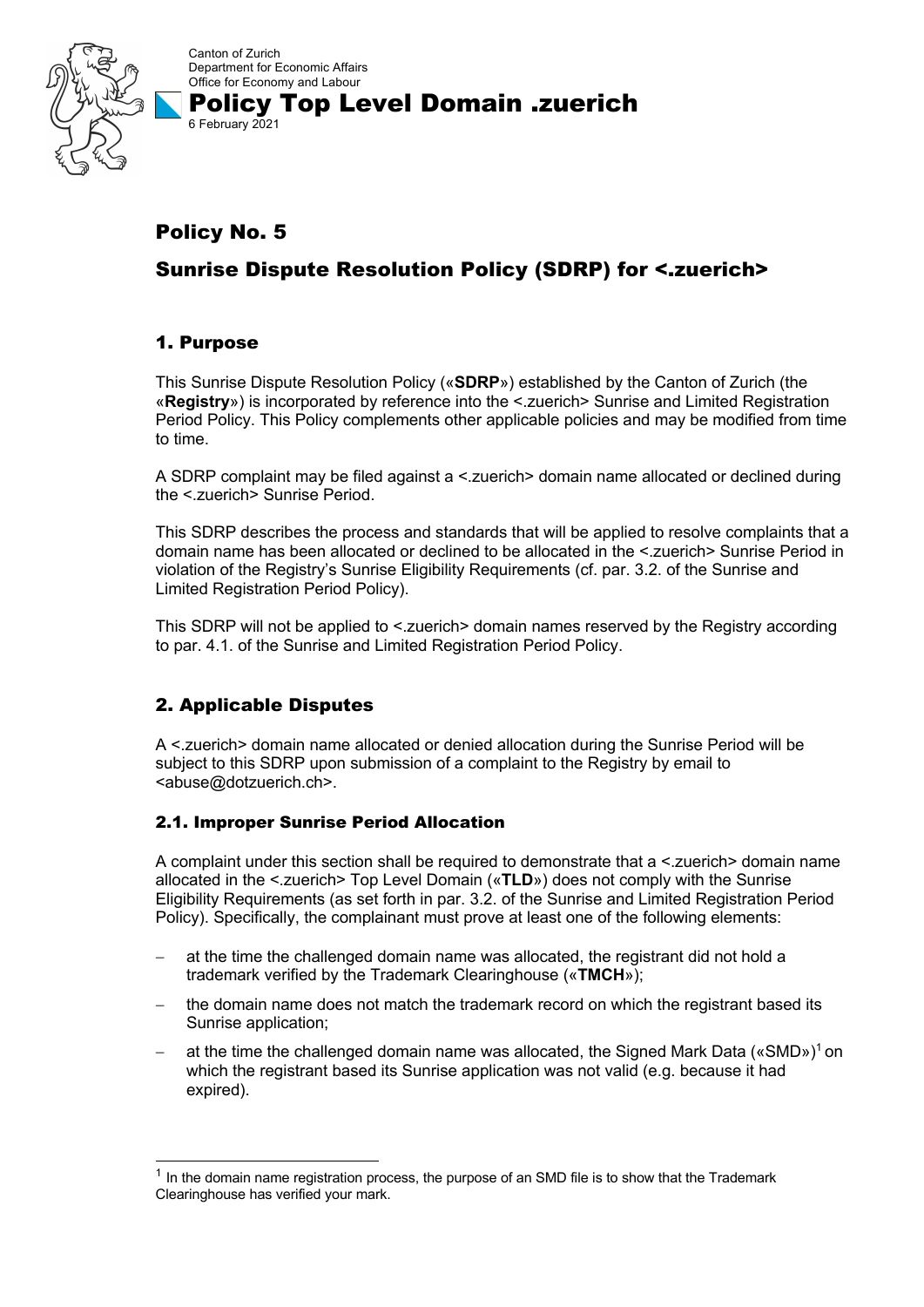

#### 2.2. Improper Denial of Sunrise Allocation

A complaint under this section shall be required to demonstrate that the Registry failed to allocate a <.zuerich> domain name that was applied for in compliance with the Sunrise Eligibility Requirements (as set forth in Section 3.2. of the Sunrise and Limited Registration Period Policy).

#### 2.3. SDRP Deadlines

To pursue the remedies set forth in Section 3.2 below, the complainant must notify the Registry within ten (10) calendar days following the Registry's decision to deny allocation of the domain name of its intention to submit a complaint under this SDRP. Such notice must be made by email to <abuse@dotzuerich.ch>.

Any other complaint brought under this SDRP shall be brought no later than forty-five (45) calendar days after the end of the 60-day Sunrise Period.

### 3. Remedies

The remedies available to complainants under this SDRP shall be limited to the following:

#### 3.1. Improper Sunrise Allocation

If the domain name is found to be improperly allocated during the Sunrise Period, the following remedies will apply:

- a. If the complainant had submitted a valid Sunrise application for the disputed domain name, the disputed domain name will be registered in favour of the complainant, provided that the complainant has submitted the only valid Sunrise application. If there is more than one valid Sunrise application for the disputed domain name, the dispute resolution process will continue for the remaining Sunrise applications, including that of the complainant.
- b. If no other valid applications have been submitted for the disputed domain name during the Sunrise or the Limited Registration period, the disputed domain name will be cancelled and will be returned to the pool of names available for General Registration in the < zuerich> TLD.

#### 3.2. Improper Denial of Sunrise Allocation

If the application is found to be improperly denied during the Sunrise Period, the following remedies will apply:

- a. If the disputed domain name has not yet been allocated:
	- i. it will be registered in favour of the complainant, provided that the complainant has submitted the only valid Sunrise application; or
	- ii. if there is more than one valid Sunrise application for the disputed domain name, the dispute resolution process will be initiated or will continue for the remaining valid Sunrise applications, including that of the complainant.
- b. If the disputed domain name has already been allocated to a third party that fulfilled the Sunrise Eligibility Requirements, a dispute resolution process will be initiated, provided that the complainant has submitted its complaint to the Registry in due time (pursuant to Section 2.3. of this SDRP).